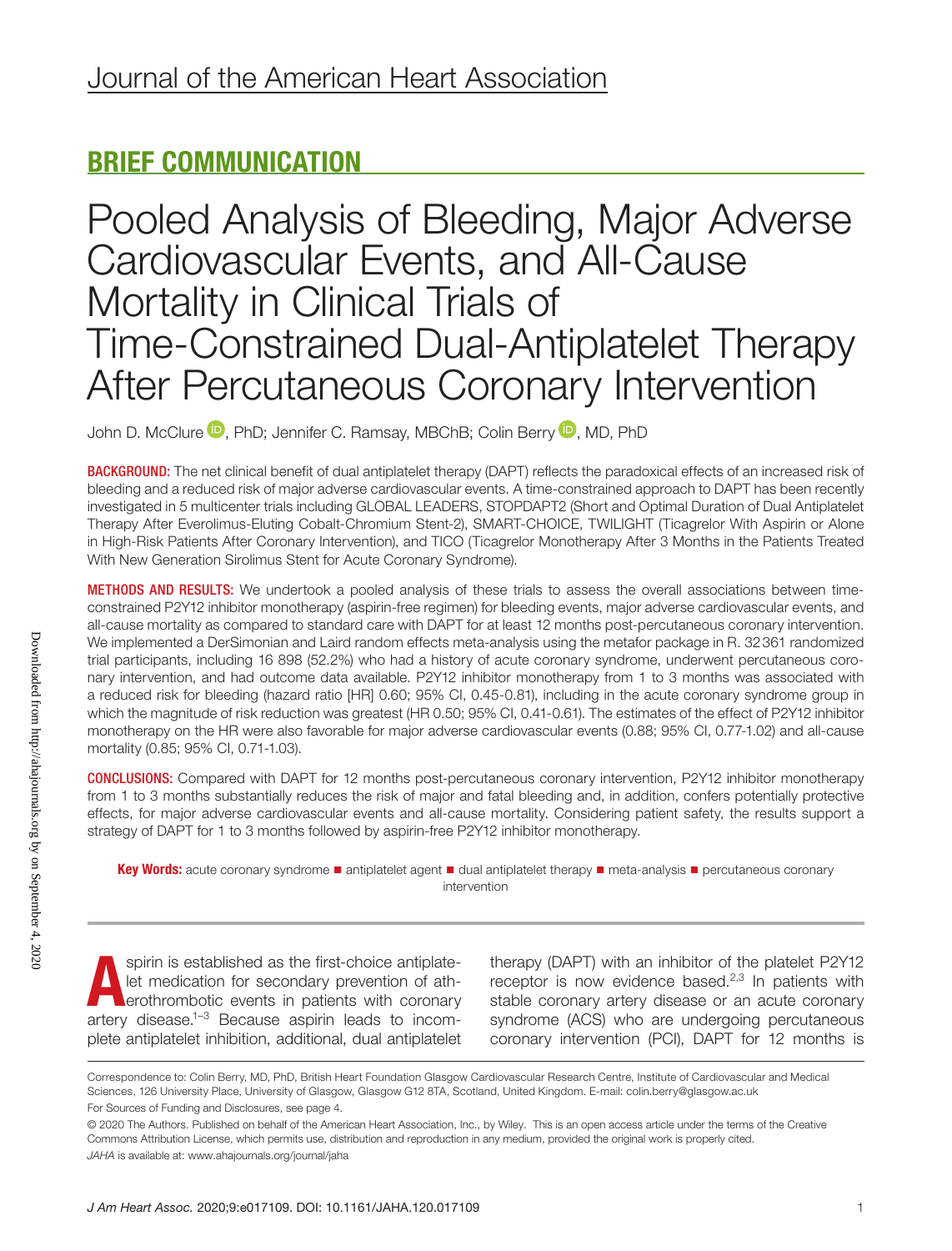### Nonstandard Abbreviations and Acronyms

| acute coronary syndrome                         |
|-------------------------------------------------|
| dual antiplatelet therapy                       |
| <b>MACE</b> major adverse cardiovascular events |
| percutaneous coronary intervention              |
|                                                 |

recommended in practice guidelines.4 After discontinuation of DAPT, the options for long-term secondary prevention of atherothrombotic events include monotherapy with either aspirin or a P2Y12 inhibitor agent.

The CAPRIE (Clopidogrel versus Aspirin in Patients at Risk of Ischaemic Events) trial showed that in 19185 patients with atherosclerotic disease, including 11630 with myocardial infarction as the qualifying event, compared with aspirin monotherapy (325 mg per day), clopidogrel monotherapy (75 mg per day) for 1.91 years reduced the incidence of ischemic stroke, myocardial infarction, or vascular death by 8.7% (95% CI, 0.3–16.5; *P*=0.043).<sup>5</sup> There was a treatment interaction by disease subgroup suggesting that the true benefit of clopidogrel was less certain in patients with myocardial infarction (7.4% [−5.2 to 18.6]). On the other hand, severe bleeding was more common with aspirin, notably severe gastrointestinal bleeding (2.66% versus 1.99%; *P*<0.05). A meta-analysis of 9 randomized trials of P2Y12 inhibitor monotherapy or aspirin for secondary prevention involving 42108 patients found a borderline risk reduction conferred by P2Y12 inhibitor for myocardial infarction (odds ratio, 0.81; 95% CI, 0.66– 0.99) but no evidence of a between-group difference in the risks of bleeding or all-cause mortality.6 The ongoing ADAPTABLE trial aims to clarify the optimal dose of aspirin (81 or 325 mg, daily) for secondary prevention.7 To date, no trial has compared aspirin monotherapy versus P2Y12 inhibitor monotherapy after initial treatment with dual-antiplatelet therapy for 1/3 months after myocardial infarction.

Antiplatelet therapy is associated with an increased risk of major and fatal bleeding. The net clinical benefit reflects the paradoxical effects of an increased risk of bleeding, a reduced risk of major adverse cardiovascular events (MACE) secondary to atherothrombosis, and, potentially, favorable effects on all-cause mortality. The competing risks of these events vary over time and are greatest early after the initial PCI. Accordingly, a time-constrained approach to DAPT after PCI has now been investigated in 5 multicenter clinical trials, 8-12 including GLOBAL LEADERS,<sup>8</sup> STOPDAPT-2 (Short and Optimal Duration of Dual Antiplatelet Therapy After Everolimus-Eluting Cobalt-Chromium Stent-2),<sup>9</sup> SMART-CHOICE,<sup>10</sup> TWILIGHT (Ticagrelor With Aspirin or Alone in High-Risk Patients After Coronary Intervention),<sup>11</sup> and TICO (Ticagrelor Monotherapy After 3 Months in the Patients Treated With New Generation Sirolimus Stent for Acute Coronary Syndrome).<sup>12</sup>

The rationale for our study was to assess the results of these trials. They shared a common aim, that is, to determine after an initial period of treatment with DAPT, whether, as compared with DAPT therapy for 12 months post-PCI (standard care), time-constrained treatment with P2Y12 inhibitor monotherapy from 1 to 3 months post-PCI would be safe and effective with respect to bleeding and MACE.

The trials had, by design, similarities and differences. Considering the timing and duration of study therapy, SMART-CHOICE, STOPDAPT-2, TWILIGHT, and TICO involved a strategy of P2Y12 inhibitor monotherapy from 3 to 12 months. GLOBAL LEADERS and STOPDAPT-2 involved P2Y12 inhibitor monotherapy after 1 month of DAPT, and, unlike the other trials, the duration of P2Y12 inhibitor monotherapy in GLOBAL-LEADERS was 23 months. The P2Y12 inhibitor medication also varied between the trials. STOPDAPT-2 involved clopidogrel monotherapy, SMART-CHOICE involved any P2Y12 inhibitor, and GLOBAL LEADERS, TWILIGHT, and TICO involved ticagrelor monotherapy.

The TWILIGHT and TICO trials had similar designs although there were some important differences. TWILIGHT enrolled 7119 patients (n=4614 [65%] with an ACS) in 187 sites across 11 countries. TICO enrolled 3056 patients with an ACS in 38 centers in Korea. TWILIGHT involved a double-blind, placebo-controlled design whereas TICO involved an open-label design without a placebo. The definitions for major bleeds, for example, Bleeding Academic Research Consortium grades 3 or 5, were broadly similar across the trials.

Our objective was to assess the overall associations in these trials between time-constrained P2Y12 inhibitor monotherapy (aspirin-free regimen) for bleeding events, MACE, and all-cause mortality as compared to standard care with DAPT for up to at least 12 months post-PCI.

# **METHODS**

We will make the data and methods used in the analysis available to any researcher for the purposes of reproducing the results and procedures.

We undertook a pooled analysis of the data from these trials $8-12$  using DerSimonian and Laird random effects meta-analysis in the metafor package in R.13 The results of the GLOBAL LEADERS trial for post-PCI participants (though not for ACS subgroup) are presented as relative risk ratios whereas hazard ratios (HRs) are reported in the other trials. The outcomes were primary bleeding outcomes (major and fatal bleeds), MACE, and all-cause mortality at 12 months. Sensitivity analyses without the GLOBAL LEADERS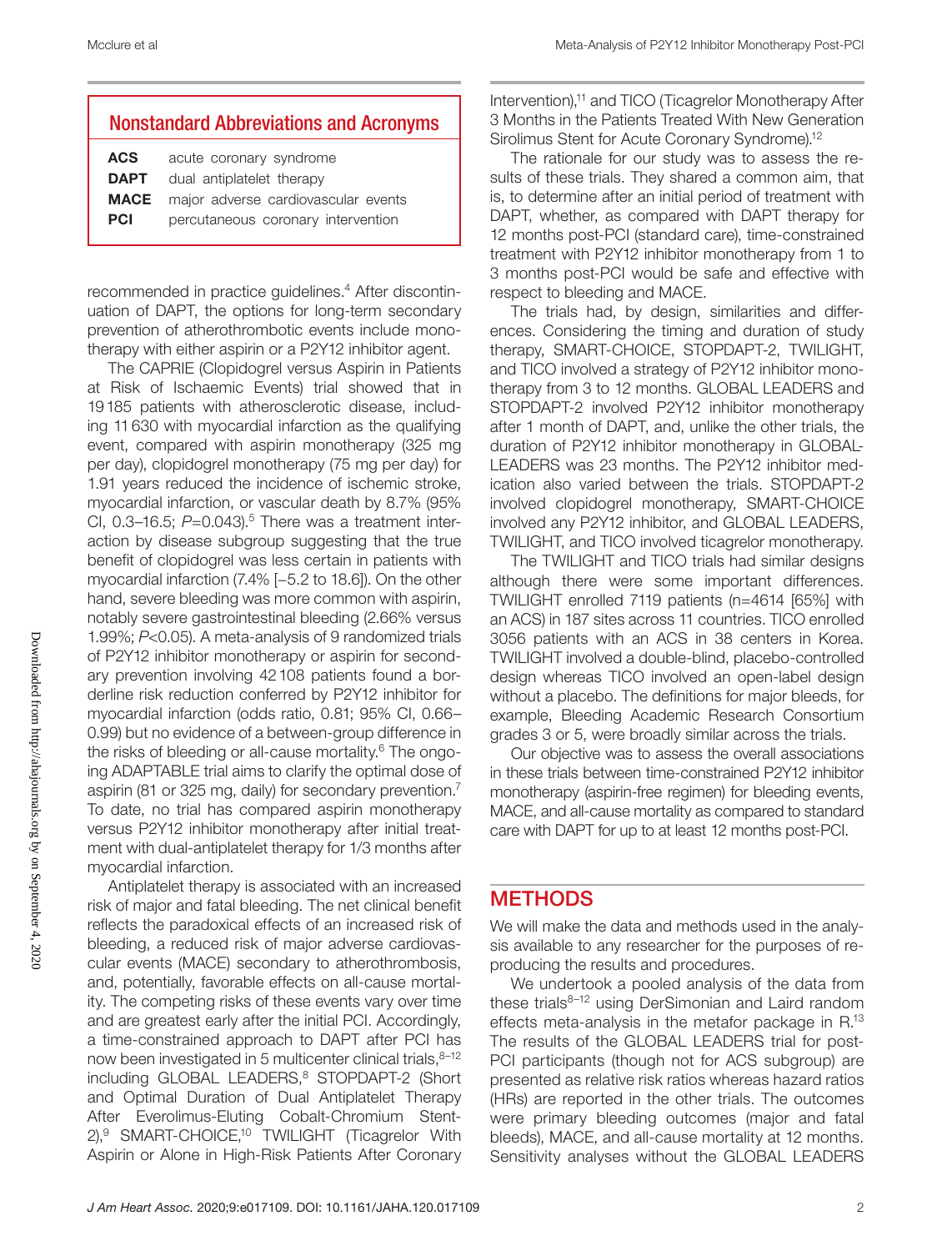

Figure. Forest plots for the pooled analyses of the primary bleeding outcomes, major adverse cardiovascular events (MACE), and all-cause mortality in the 32 361 patients (n=16 898 [52.2%] with a history of acute coronary syndrome [ACS]) enrolled in the GLOBAL LEADERS<sup>8</sup> (n=15 968), STOPDAPT-2<sup>9</sup> (n=3045), SMART-CHOICE<sup>10</sup> (n=2993), TWILIGHT<sup>11</sup> (n=7199), and TICO<sup>12</sup> (n=3056) clinical trial populations (A through F).

The results are presented for all patients following percutaneous coronary intervention (PCI) and for the subgroup presenting with an ACS for major bleeding outcomes (A and B), MACE (C and D), and all-cause mortality (E and F), respectively. As well as the overall random effects meta-analysis hazard ratio (HR) and its 95% CI, fixed effects (FE) analysis results are provided in each of the plots. The random effects and fixed effects meta-analyses give identical results for most outcomes. Where they differed (in post-PCI participants for the primary bleeding outcome and MACE), the non-zero  $l^2$  indicates the strength of between-study heterogeneity (Cochran's Q test of heterogeneity is also given). The random effects meta-analysis should be used in preference, although it should be noted that the differences are small and have no material effect on the conclusions of the study. STOPDAPT-2 indicates Short and Optimal Duration of Dual Antiplatelet Therapy After Everolimus-Eluting Cobalt-Chromium Stent-2; TICO, Ticagrelor Monotherapy After 3 Months in the Patients Treated With New Generation Sirolimus Stent for Acute Coronary Syndrome; TWILIGHT, Ticagrelor With Aspirin or Alone in High-Risk Patients After Coronary Intervention.

trial, and with fixed effects meta-analysis, confirm consistent effects. The analysis followed the Preferred Reporting Items for Systematic Reviews and Meta-Analyses guidelines ([http://www.prisma-statement.](http://www.prisma-statement.org/) [org/](http://www.prisma-statement.org/)). Ethical committee review was not required.

## **RESULTS**

In total, 32 361 patients treated with PCI had outcome data available from 5 randomized, controlled trials of time-constrained DAPT for 1 to 3 months post-PCI followed by P2Y12 inhibitor monotherapy versus DAPT for 12 months or longer. The trials (subjects) were GLOBAL-LEADERS (n=15 968), SMART-CHOICE (n=2993), STOPDAPT-2 (n=3045), TWILIGHT (n=7199), and TICO (n=3056). The majority of these patients had undergone PCI following an ACS (n=16 898 [52.2%]).

The main results are shown in Figure. The P2Y12 inhibitor monotherapy strategy was associated with a reduced risk for bleeding post-PCI (HR, 0.60; 95% CI, 0.45-0.81) (Figure—Panel A), including in the subgroup of patients presenting with an ACS in whom the magnitude of risk reduction was greatest (HR 0.50; 95% CI, 0.41-0.61) (Figure—Panel B). The effect was directionally consistent across the trials. P2Y12 inhibitor monotherapy was also associated with reductions in the overall estimates of the hazard of MACE (0.88; 95% CI, 0.77-1.02) (Figure—Panel C), including in the ACS subgroup (0.86; 0.72-1.03) (Figure—Panel D), and all-cause mortality (0.85; 0.71-1.03) (Figure—Panel E), including in the ACS subgroup (0.73; 0.51-1.03) (Figure—Panel F), although the upper limit of the CIs marginally exceeded unity.

### **DISCUSSION**

The pooled results of our analysis indicate that a time-constrained strategy of P2Y12 inhibitor monotherapy from 1 to 3 months post-PCI substantially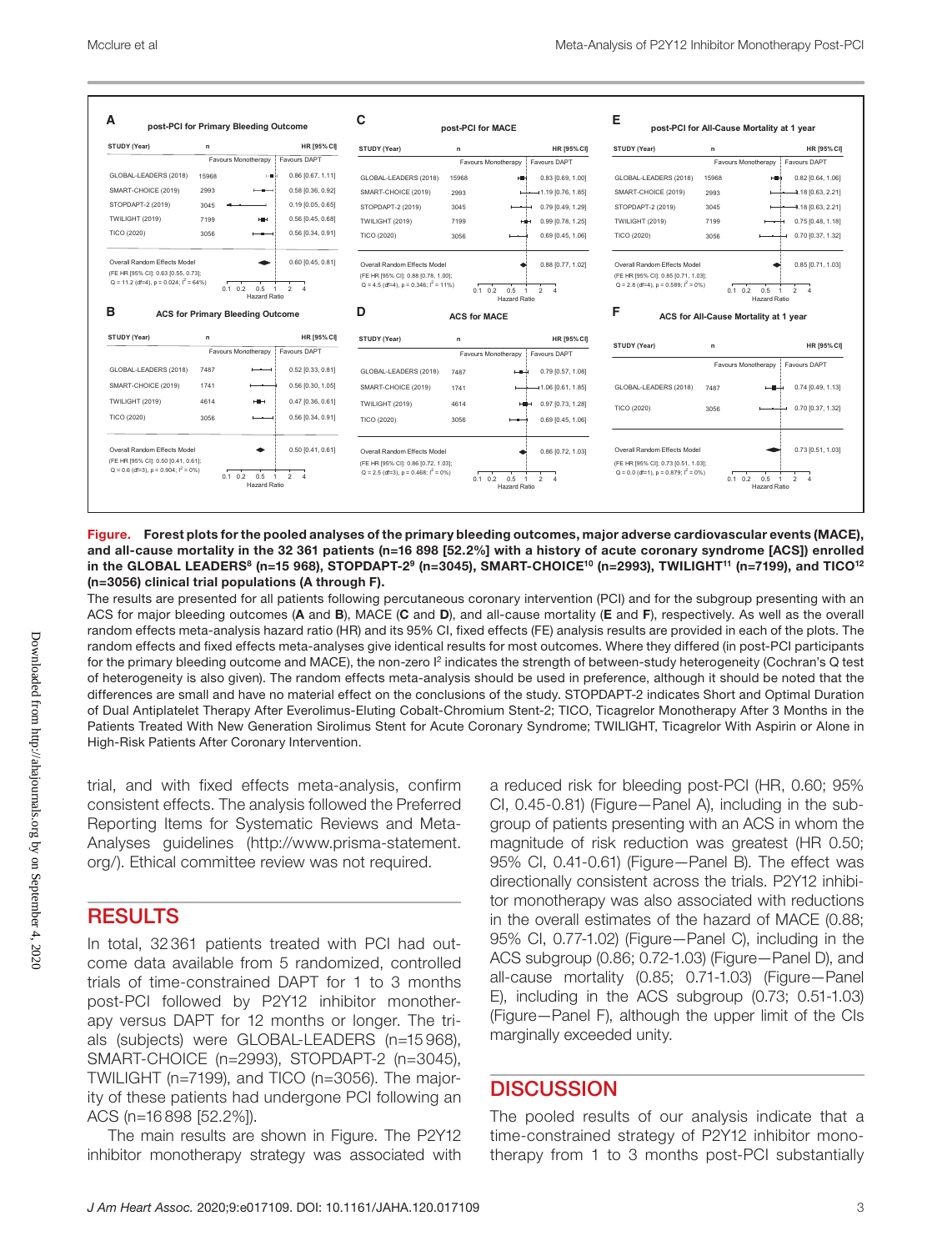reduces the risk of major bleeding. The effect is greatest in patients with ACS in whom the risk of bleeding is halved.

The purpose for prescribing DAPT is to reduce the risk of MACE. Therefore, antiplatelet monotherapy that is prescribed instead of DAPT within 12 months of receiving PCI might be expected to be associated with an increased the risk of MACE, especially in post-ACS patients. In fact, reassuringly, we observed a directionally opposite effect. In our analysis, the effect estimates for MACE and all-cause mortality were less than unity consistent with a lowering of the risks with P2Y12 inhibitor monotherapy. Importantly, considering the worstcase scenario for the CI, the increase in the HRs was very small. By contrast, the magnitudes of the reductions in the HRs for MACE and all-cause mortality that were associated with P2Y12 inhibitor monotherapy are substantially greater and consistent with meaningful protective effects. These results are relevant to patient safety. Compared with DAPT for 12 months post-PCI, P2Y12 inhibitor monotherapy from 1 to 3 months post-PCI halves the risk of major bleeding and may reduce the risks of MACE and death.

In clinical practice, discontinuation of antiplatelet therapy in patients who are bleeding may lead to MACE, including spontaneous myocardial infarction and stent thrombosis. We have found that prolongation of DAPT to 12 months substantially increases the risk of bleeding. Therefore, the clinical scenario that we describe may be less likely in patients receiving time-constrained, short-term DAPT for 1 to 3 months, which may be one explanation for the favorable safety signal for MACE as well as for bleeding. Bleeding and MACE are highly undesirabe events. Considering the net clinical benefit of antiplatelet therapy, bleeding has a very strong association with persisting morbidity and mortality and elderly patients are particularly at risk. $2 \ln t$ his regard, practice guidelines recommend a focus on individualized risk (low versus high bleeding risk).2 Accordingly, prevention of bleeding should be a primary consideration when prescribing the duration of DAPT in PCI and ACS patients.

The results of our analysis lend support to a strategy of discontinuing aspirin from 3 months post-PCI and continuing P2Y12 inhibitor monotherapy. Aspirin has been a long-established, first-line treatment for secondary prevention of coronary atherosclerosis and a shift to prescribing P2Y12 monotherapy is a new concept for clinicians. Recommendations from practice guideline committees will be important if clinical practice is to evolve in line with the evidence from these trials. The results are also relevant to the safety of participants in ongoing clinical trials comparing DAPT regimens.

Clinicians should still implement individualized therapy decisions for their patients as would normally occur in daily practice. Currently, global prescribing practices for the type of P2Y12 inhibitor are influenced by several factors including access, absolute cost, clinical effectiveness, and practice guidelines.

### Limitations

The risks and benefits of aspirin monotherapy versus P2Y12 inhibitor monotherapy from 1/3 to 12 months following an ACS and/or PCI are not well established. In the future, a large clinical trial will be needed to address this evidence gap.

### **CONCLUSIONS**

P2Y12 inhibitor monotherapy from 1 to 3 months post-PCI substantially reduces the risk of bleeding without an increase in MACE; rather, reductions in the risks of MACE and all-cause mortality are evident. There is no evidence of benefit with prolonged DAPT and clear signals harm. Our findings are highly relevant to the safety of patients prescribed DAPT, especially after an ACS. The results support a strategy of discontinuing aspirin from 3 months post-PCI and continuing with "aspirin free" P2Y12 inhibitor monotherapy in the longer term.

#### ARTICLE INFORMATION

Received June 1, 2020; accepted June 9, 2020.

#### Affiliations

From the British Heart Foundation Glasgow Cardiovascular Research Centre, Institute of Cardiovascular and Medical Sciences, University of Glasgow, United Kingdom (J.D.M., C.B.), and West of Scotland Heart and Lung Centre, Golden Jubilee National Hospital, Clydebank, United Kingdom (J.C.R., C.B.).

#### Sources of Funding

Berry is supported by research funding from the British Heart Foundation (RE/18/6134217; PG/18/52/33892; SP/17/12/32960).

#### **Disclosures**

Berry is employed by the University of Glasgow. which holds research and/ or consultancy agreements with AstraZeneca, Abbott Vascular, Boehringer Ingelheim, GSK, HeartFlow, and Novartis. Berry is an investigator and steering committee member in the DUAL-ACS2 trial [\(ClinicalTrials.gov](http://ClinicalTrials.gov) Identifier: NCT03252249). The remaining authors have no disclosures to report.

#### **REFERENCES**

- 1. Antithrombotic Trialists' (ATT) Collaboration, Baigent C, Blackwell L, Collins R, Emberson J, Godwin J, Peto R, Buring J, Hennekens C, Kearney P, Meade T, et al. Aspirin in the primary and secondary prevention of vascular disease: collaborative meta-analysis of individual participant data from randomised trials. *Lancet*. 2009;373:1849–1860.
- 2. Ibanez I, James S, Agewall S, Antunes MJ, Bucciarelli-Ducci C, Bueno H, Caforio ALP, Crea F, Goudevenos JA, Halvorsen S, et al.; ESC Scientific Document Group, ESC Scientific Document Group. 2017 ESC guidelines for the management of acute myocardial infarction in patients presenting with ST-segment elevation: the Task Force for the management of acute myocardial infarction in patients presenting with ST-segment elevation of the European Society of Cardiology (ESC). *Eur Heart J*. 2018;39:119–177.